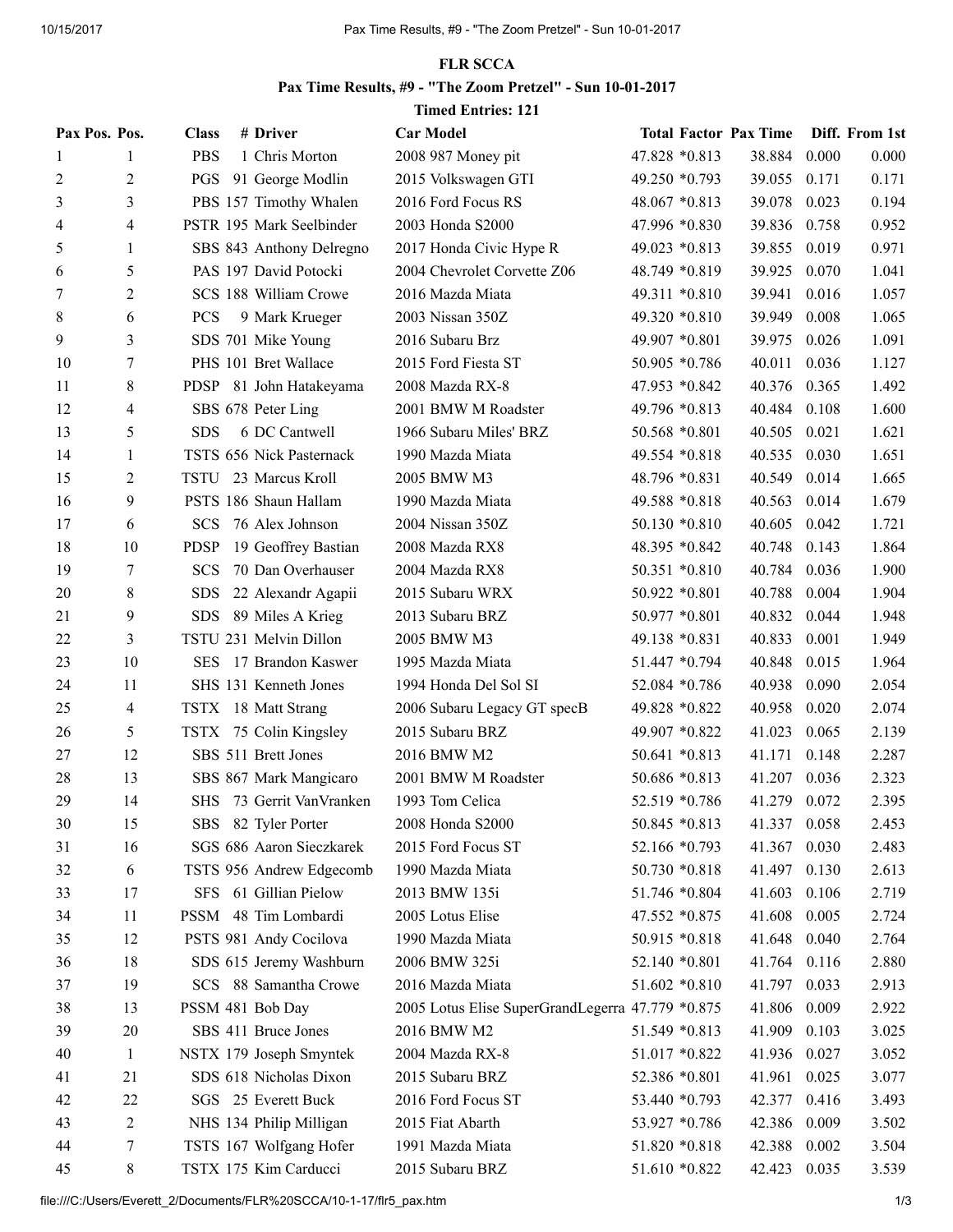10/15/2017 Pax Time Results, #9 - "The Zoom Pretzel" - Sun 10-01-2017

| 46 | 3              |      | NES 145 Peter Bruschi                        | 1995 Mazda Miata               | 53.449 *0.794  | 42.438       | 0.015 | 3.554 |
|----|----------------|------|----------------------------------------------|--------------------------------|----------------|--------------|-------|-------|
| 47 | 1              | MCP. | 14 James Hoelscher                           | 1988 Chevrolet Camaro          | 49.738 *0.854  | 42.476       | 0.038 | 3.592 |
| 48 | 9              |      | TSTR 66 Cameron Lanphere                     | 1995 Mazda Miata               | 51.192 *0.830  | 42.489       | 0.013 | 3.605 |
| 49 | 1              |      | SPSMESP 59 Panagiotis Skaltsas               | 2009 BMW M3                    | 50.803 *0.837  | 42.522       | 0.033 | 3.638 |
| 50 | 23             |      | SHS 177 Matt LaGoy                           | 2017 Ford Fiesta ST            | 54.140 *0.786  | 42.554       | 0.032 | 3.670 |
| 51 | 24             |      | SBS 45 Doug Krasucki                         | 2011 Porsche Boxster           | 52.355 *0.813  | 42.564       | 0.010 | 3.680 |
| 52 | 25             |      | SHS 273 Noah Keller                          | 1993 Toyota Celica             | 54.158 *0.786  | 42.568       | 0.004 | 3.684 |
| 53 | 10             |      | TSTR 220 Jason Morse                         | 2001 Toyota MR2                | 51.496 *0.830  | 42.741       | 0.173 | 3.857 |
| 54 | 4              |      | NFS 185 Phil Nguyen                          | 2009 BMW M3                    | 53.302 *0.804  | 42.854       | 0.113 | 3.970 |
| 55 | $\overline{c}$ |      | MCP 342 Mike Stutzman                        | 1996 Ford Mustang Cobra        | 50.391 *0.854  | 43.033       | 0.179 | 4.149 |
| 56 | 5              |      | NHS 97 Timothy King                          | 2008 Subaru Legacy             | 54.764 *0.786  | 43.044       | 0.011 | 4.160 |
| 57 | 11             |      | TSTR 401 Richard Burgin                      | 2006 Mazda Miata               | 51.910 *0.830  | 43.085       | 0.041 | 4.201 |
| 58 | 12             |      | TSTF 165 erik voelkle                        | 2013 Ford Party                | 53.912 *0.800  | 43.129       | 0.044 | 4.245 |
| 59 | 6              |      | NAS 194 Shaun Wimble                         | 2017 Ford Focus rs             | 52.696 *0.819  | 43.158       | 0.029 | 4.274 |
| 60 | 7              |      | NSTS 617 Alexis Celerier                     | 1993 Mazda                     | 53.288 *0.818  | 43.589       | 0.431 | 4.705 |
| 61 | 26             |      | SBS 65 Sean Havens                           | 2012 Nissan 370z               | 53.734 *0.813  | 43.685       | 0.096 | 4.801 |
| 62 | 14             |      | PKM 759 Scott Newton                         | 2013 CRG Kart Road Rebel       | 46.524 *0.939  | 43.686       | 0.001 | 4.802 |
| 63 | 27             |      | SDS 232 Keith Crossley                       | 2012 Mini Cooper S             | 54.576 *0.801  | 43.715       | 0.029 | 4.831 |
| 64 | 28             |      | SDS 924 George Thompson                      | 1999 BMW M3                    | 54.670 *0.801  | 43.790       | 0.075 | 4.906 |
| 65 | 8              |      | NES 123 Pablo Luque                          | 1997 Mazda Miata               | 55.292 *0.794  | 43.901       | 0.111 | 5.017 |
| 66 | 2              |      | SPSMCSP 37 Victor Jimenez                    | 1995 Mazda MX-5 Miata M        | 51.064 *0.860  | 43.915       | 0.014 | 5.031 |
| 67 | 29             |      | SGS 215 H William Connors II 2013 Ford Focus |                                | 55.666 *0.793  | 44.143       | 0.228 | 5.259 |
| 68 | 9              |      | NES 204 Jon Wolak                            | 1999 Mazda Miata               | 55.654 *0.794  | 44.189       | 0.046 | 5.305 |
| 69 | 3              |      | SPSMCSP 96 Stefan Napp                       | 1996 Mazda Miata               | 51.431 *0.860  | 44.230       | 0.041 | 5.346 |
| 70 | 10             |      | NCSP 961 Alan Gould                          | 1996 Mazda Miata               | 51.564 *0.860  | 44.345       | 0.115 | 5.461 |
| 71 | 4              |      | SPSMSM 718 John Mayer                        | 2010 Mitsubishi Evo            | 51.509 *0.861  | 44.349       | 0.004 | 5.465 |
| 72 | 11             |      | NGS 372 Evan Olson                           | 2007 Mini Cooper S             | 55.934 *0.793  | 44.355       | 0.006 | 5.471 |
| 73 | 13             |      | TSTS 681 Brian Reeves                        | 1988 Honda CRX                 | 54.657 *0.818  | 44.709       | 0.354 | 5.825 |
| 74 | 30             |      | SBS 996 Ryan Hallock                         | 2003 BMW M3                    | 55.005 *0.813  | 44.719       | 0.010 | 5.835 |
| 75 | 12             |      | NHS 281 Austin Morse                         | Nissan 240SX                   | 56.973 *0.786  | 44.780 0.061 |       | 5.896 |
| 76 | 13             |      | NES 304 Joe Wolak                            | 1999 Mazda Miata               | 56.584 *0.794  | 44.927       | 0.147 | 6.043 |
| 77 | 14             |      | NFS 27 Mike Mendicino                        | 2016 Chevrolet Ss              | 55.911 *0.804  | 44.952       | 0.025 | 6.068 |
| 78 | 15             |      | NSTP 55 Benjamin Patterson                   | 2012 Ford Mustang              | 55.088 *0.820  | 45.172 0.220 |       | 6.288 |
| 79 | 16             |      | NBS 986 Clarke LaCelle                       | 2000 Porsche Boxster           | 56.134 *0.813  | 45.636 0.464 |       | 6.752 |
| 80 | 5              |      | SPSMSMF 517 Trevor Roberts                   | 2005 Mini Cooper S             | 53.912 *0.848  | 45.717       | 0.081 | 6.833 |
| 81 | 17             |      | NSM 789 Derek Leung                          | 2016 Ford Focus RS             | 53.268 *0.861  | 45.863       | 0.146 | 6.979 |
| 82 | 18             |      | NES 711 Brian Strempel                       | 1972 Datsun 240z               | 57.971 *0.794  | 46.029       | 0.166 | 7.145 |
| 83 | 19             |      | NES 35 Brandon Reiner                        | 1999 Mazda Miata               | 57.989 *0.794  | 46.043       | 0.014 | 7.159 |
| 84 | 31             | SGS  | 50 Bob Pozniakas                             | 2006 Chevrolet Cobalt SS nonSC | 58.175 *0.793  | 46.132       | 0.089 | 7.248 |
| 85 | 20             |      | NDS 10 Sean O'Mara                           | 2000 Audi TT Quattro           | 58.331 *0.801  | 46.723       | 0.591 | 7.839 |
| 86 | 21             |      | NSTF 300 Aaron Philbrick                     | 2015 Ford Fiesta ST            | 58.547 *0.800  | 46.837       | 0.114 | 7.953 |
| 87 | 22             |      | NBS 117 Josh Watts                           | 2000 Porsche Boxster S         | 57.744 * 0.813 | 46.945       | 0.108 | 8.061 |
| 88 | 23             |      | NGS 53 Joe Davide                            | 2014 Ford Focus ST             | 59.987 *0.793  | 47.569       | 0.624 | 8.685 |
| 89 | 6              |      | SPSMESP 39 Alexandra Kostakis                | 2009 BMW M3                    | 56.856 *0.837  | 47.588       | 0.019 | 8.704 |
| 90 | 24             |      | NSSM 312 Joe LaVallee                        | 1991 Mazda Miata               | 54.471 *0.875  | 47.662       | 0.074 | 8.778 |
| 91 | 7              |      | SPSMSM 85 Miles Hoh                          | 2005 Subaru Wrx                | 55.555 *0.861  | 47.832       | 0.170 | 8.948 |
| 92 | 25             |      | NSTU 346 Jeongmin Ahn                        | 2013 Audi TTS                  | 57.564 *0.831  | 47.835       | 0.003 | 8.951 |
| 93 | 26             |      | NDSP 333 William Eatherly                    | 2016 Volkswagen Golf R         | 57.050 *0.842  | 48.036       | 0.201 | 9.152 |
| 94 | 8              |      | SPSMSM 92 Cody Bump                          | 1997 BMW 318ti                 | 55.843 *0.861  | 48.080 0.044 |       | 9.196 |